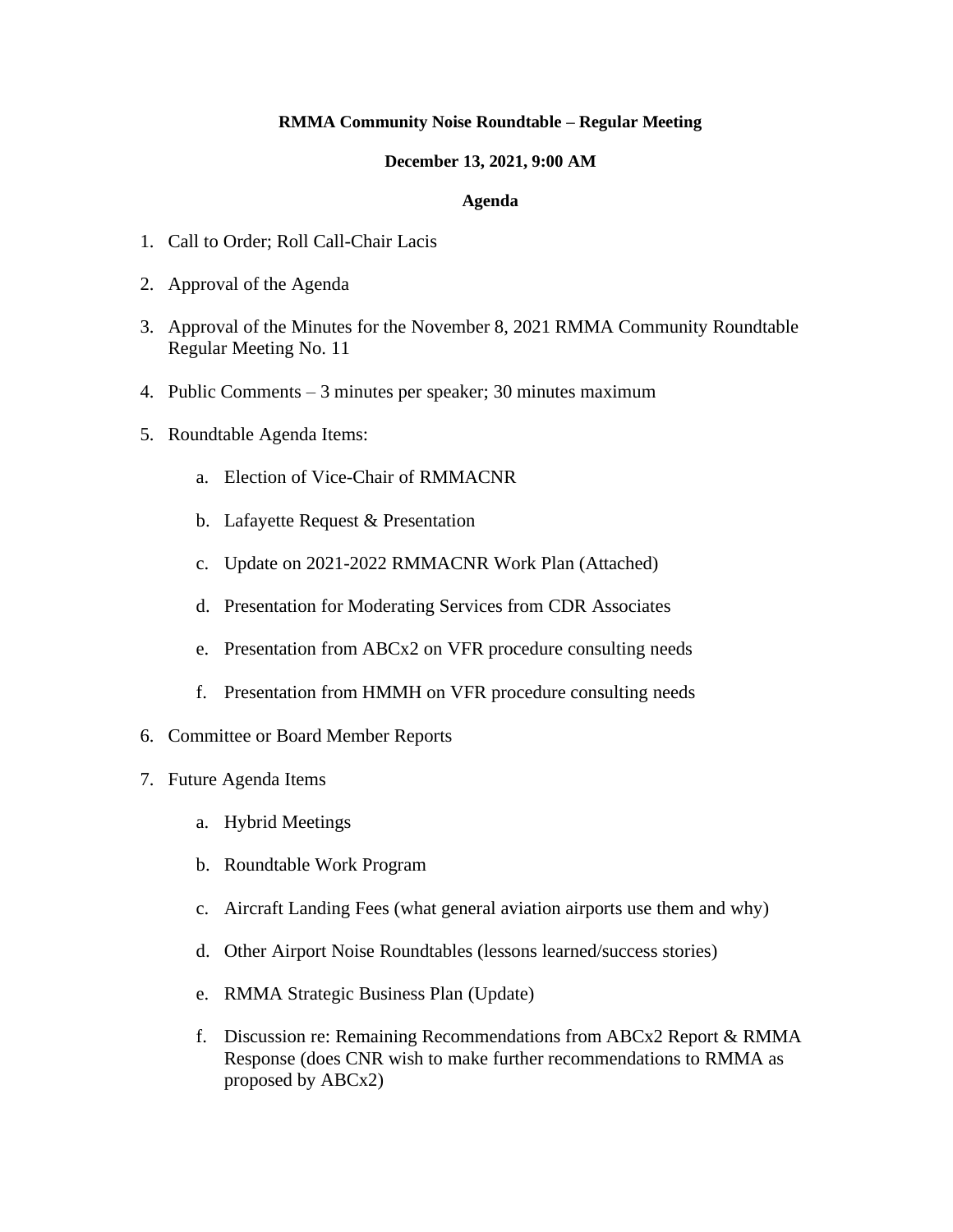- g. RMMA aircraft noise complaint resolution process & how the Roundtable can best address public concerns
- h. Review of requested additional data/visualizations related to the RMMA aircraft activity "heat map"
- i. FAR Part 150 Noise Study (does CNR wish to make any formal recommendations to Jefferson County/RMMA to pursue an FAR Part 150)
- j. Review of local agency land use and development plans
- k. Guest Speakers:
	- i. National Renewable Energy Laboratory (NREL), re: energy storage; electric aircraft
	- ii. Bye Aerospace re: development and marketing of electric aircraft for flight training
- l. Update on the Roundtable Working Group re: Arrival/Departure Flight Paths
- 8. Adjourn

#### **RMMACNR December 13, 2021 Public WebEx Link:**

[https://jeffco.webex.com/jeffco/onstage/g.php?MTID=eabbde01b466739be0f1f05f7bd85e8a0](https://urldefense.com/v3/__https:/jeffco.webex.com/jeffco/onstage/g.php?MTID=eabbde01b466739be0f1f05f7bd85e8a0__;!!AimZMsSgOA4!9WMc1hbdkIeyk0fp_WGwPyNculsMnEf8Klecp6t2MQoPl6bonCUxFRtk3C8pfeo$)

Call-In Number: +1-408-418-9388 United States Toll Meeting Number: 2495 436 1027

#### **Public Comment Details:**

Public Comment will be taken for up to 30 minutes on a first-come, first-serve basis at a maximum of 3 minutes per speaker. If you would like to provide comments to the roundtable, you must participate in the meeting via WebEx. Upon entering, you may register for public comment by using the WebEx chat function to notify the host. Please provide your first and last name, and address. You will receive confirmation if you have been added to the public comment list.

Please note that all microphones are muted upon entry to the virtual meeting. During Public Comment, your name will be called in the order it was received. Your microphone will be unmuted once your name has been called.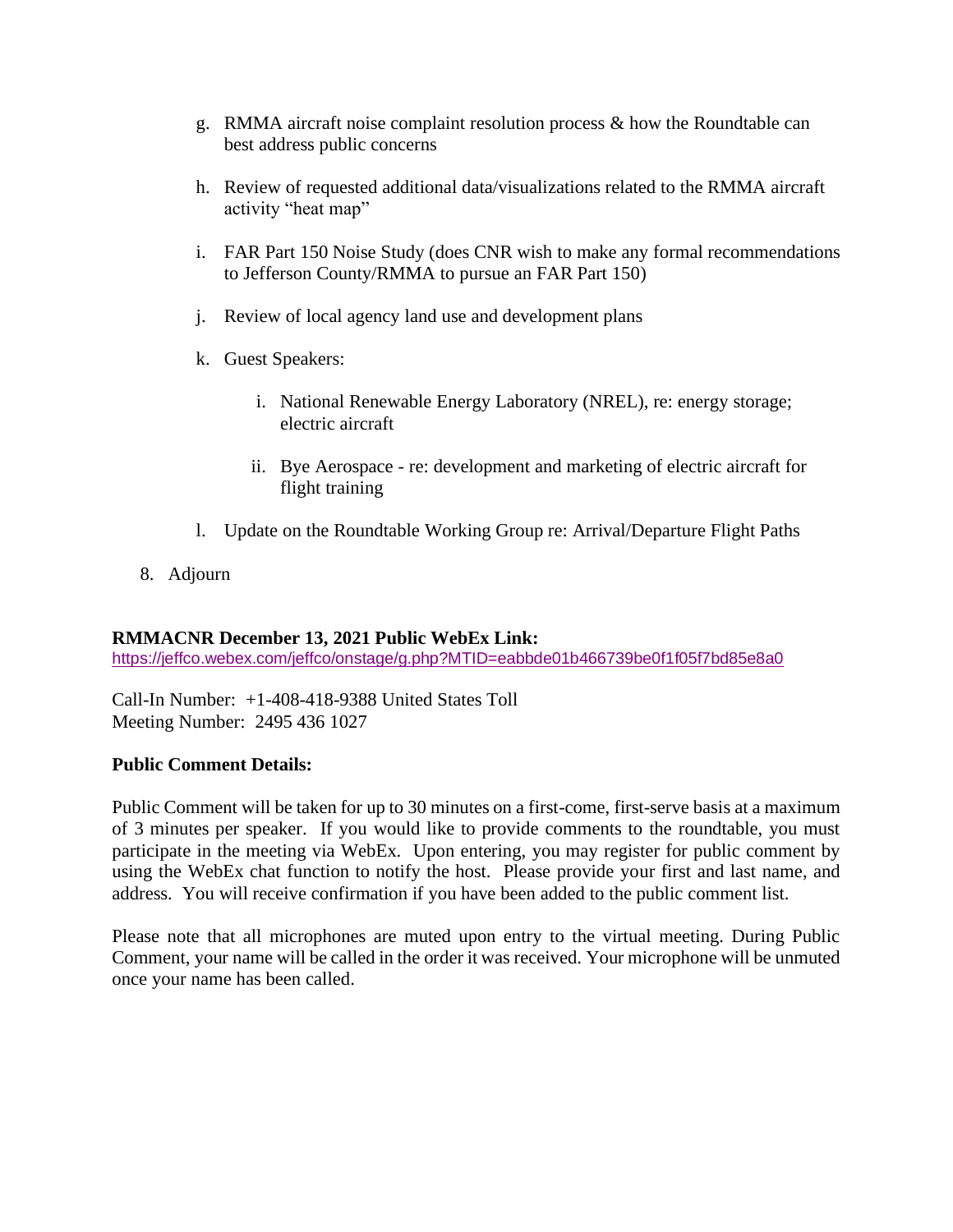## *DRAFT May 21, 2021*

# **Rocky Mountain Metropolitan Airport Community Noise Roundtable (RMMACNR) 2021-2022 Work Program**

\_\_\_\_\_\_\_\_\_\_\_\_\_\_\_\_\_\_\_\_\_\_\_\_\_\_\_\_\_\_\_\_\_\_\_\_\_\_\_\_\_\_\_\_\_\_\_\_\_\_\_\_\_\_\_\_\_\_\_\_\_\_\_\_\_\_\_\_\_\_\_\_\_\_\_\_\_\_\_\_

Initial Adoption Date: Amended:

**Chair: Mark Lacis**, Mayor Pro-Tem, Town of Superior **Vice-Chair: Jeff Lipton**, Councilmember, City of Louisville

#### **Local Government (Voting) Members**

Town of Arvada Boulder County City and County of Broomfield Jefferson County (airport proprietor/operator) City of Louisville Town of Superior City of Westminster

#### **Ex-Officio (Non-voting) Participants**

Rocky Mountain Metropolitan Airport (RMMA) Staff Federal Aviation Administration Staff Airports District Office (ADO) Air Traffic Control (ATC) at RMMA Terminal Radar Approach Control (TRACON) Colorado Department of Transportation Division of Aviation Community Participants

RMMACNR Website: https://www.jeffco.us/4109/Noise-Roundtable RMMA Noise Section Contact: 303/271-4874

\_\_\_\_\_\_\_\_\_\_\_\_\_\_\_\_\_\_\_\_\_\_\_\_\_\_\_\_\_\_\_\_\_\_\_\_\_\_\_\_\_\_\_\_\_\_\_\_\_\_\_\_\_\_\_\_\_\_\_\_\_\_\_\_\_\_\_\_\_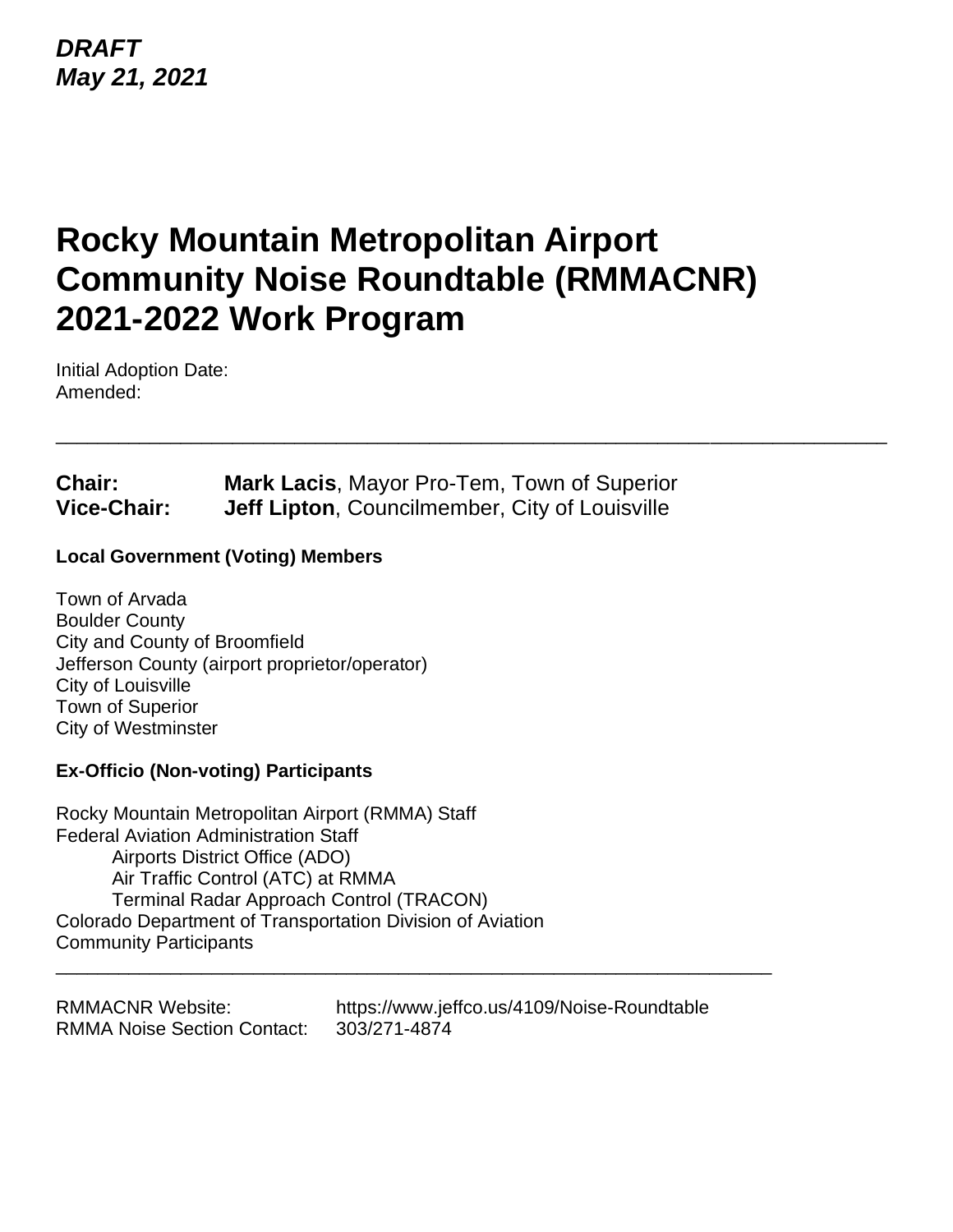Page 1 of 8

## **About the Rocky Mountain Metropolitan Airport Community Noise Roundtable (RMMACNR)**

The Rocky Mountain Metropolitan Airport Community Noise Roundtable (RMMACNR) was created in 2020, via an Intergovernmental Agreement (IGA), to address community nose impacts from aircraft operations at the Rocky Mountain Metropolitan Airport (RMMA). The members have the authority pursuant to Article XIV, Section 18 of the Colorado Constitution and Colorado Revised Statute (CRS) Section 29-1-203, to cooperate or contract with each other to address aircraft noise issues within their communities and to establish the RMMACNR.

\_\_\_\_\_\_\_\_\_\_\_\_\_\_\_\_\_\_\_\_\_\_\_\_\_\_\_\_\_\_\_\_\_\_\_\_\_\_\_\_\_\_\_\_\_\_\_\_\_\_\_\_\_\_\_\_\_\_\_\_\_\_\_\_\_\_\_\_\_\_\_\_\_\_\_\_\_\_\_\_

The purpose of the RMMACNR, is stated in the IGA, Article 1, Paragraph 2, as follows:

"…to provide for and promote a regional, coordinated approach to collaborate on and address the noise impacts to the community surrounding the Rocky Mountain Metropolitan Airport. RMMACNR is a voluntary association of the Airport, neighboring communities, federal and state agencies and airport users created to collaboratively identify solutions to address community concerns regarding airport noise impacts surrounding Rocky Mountain Metropolitan Airport. In a non-adversarial and collaborative open forum, RMMACNR will seek to:

- a. Identify the dimensions of noise issues, discover possible mitigation actions, find opportunities for implementation of mitigation measures, and evaluate the effectiveness of the mitigation measures;
- b. Share up-to-date data in order to identify potential voluntary noise reduction opportunities;
- c. Identify potential operational changes to the Airport that would require federal approval;
- d. Build consensus around recommendations for noise reduction measures, whether voluntary or mandatory (understanding that mandatory measures require FAA approval);
- e. Review available data regarding noise reduction measures; and
- f. Review Airport development plans, operational changes and surrounding community development plans for associated noise impacts."

The initial voting members of the RMMACNR consist of the municipalities and counties that lie within the FAA Class D controlled airspace surrounding RMMA (see list on cover page). The internal structure, conduct of meetings, and operations of the RMMACNR are guided by a set of formal adopted Bylaws. The organization meets monthly to: (1) solicit public input to help identify community issues and concerns to guide its focus and activities and (2) address key issues and operational elements per its Bylaws and adopted Work Plan. The RMMACNR held its first Regular Meeting in January 2021.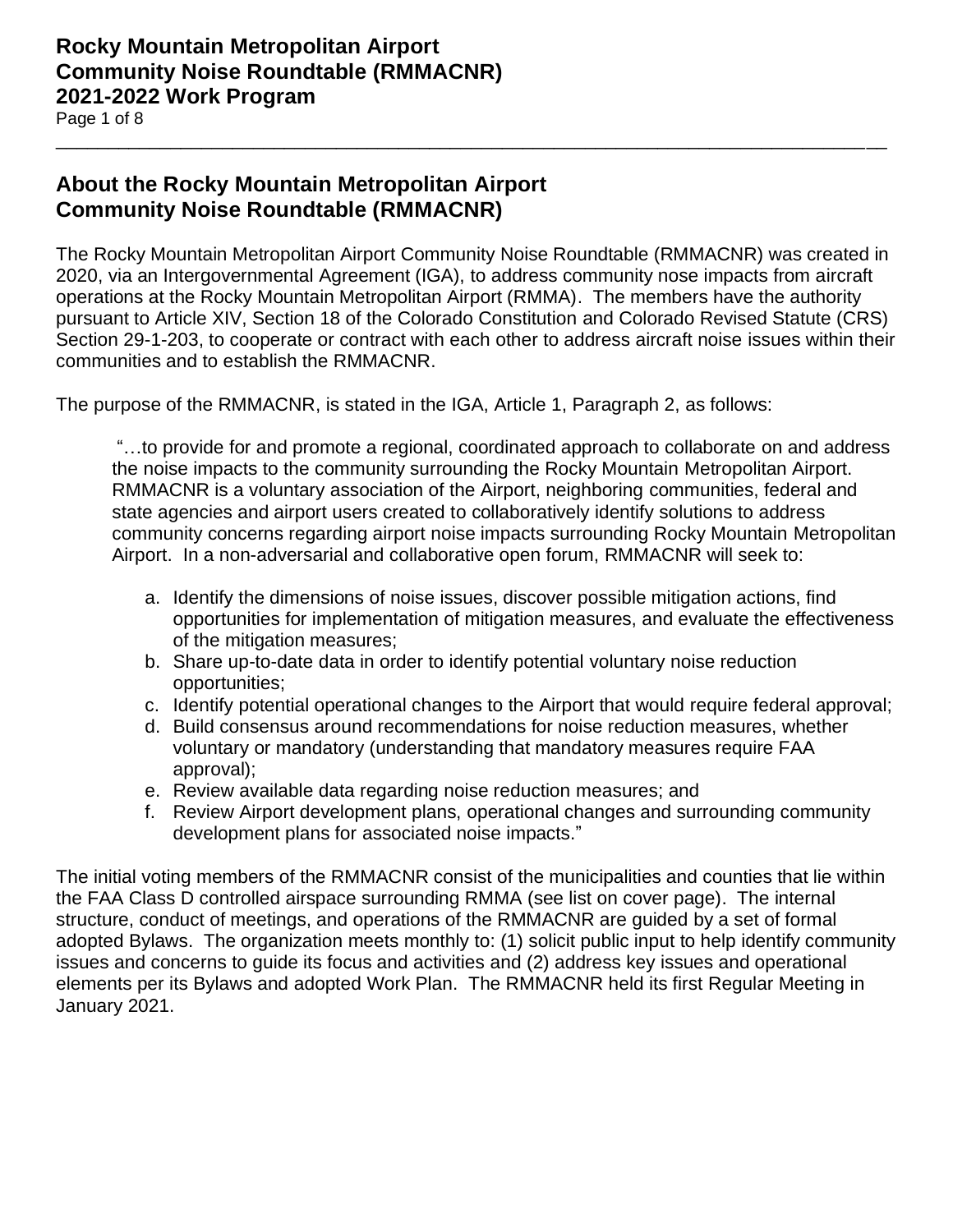Page 2 of 8

## **Overview of the 2021-2022 RMMACNR Work Program**

The 2021-2022 RMMACNR Work Program is the organization's first Work Program document. The purpose of the document is to identify Roundtable activities that will help the organization carry out is stated purpose in compliance with the IGA and the adopted Bylaws. The Work Program includes a list of activities to guide the Roundtable's activities and the content of its monthly meeting agendas consistent with its established annual and long-term goals..

\_\_\_\_\_\_\_\_\_\_\_\_\_\_\_\_\_\_\_\_\_\_\_\_\_\_\_\_\_\_\_\_\_\_\_\_\_\_\_\_\_\_\_\_\_\_\_\_\_\_\_\_\_\_\_\_\_\_\_\_\_\_\_\_\_\_\_\_\_\_\_\_\_\_\_\_\_\_\_\_

The Work Program is adopted for a 12month period at a Roundtable Regular Meeting by a majority of the Roundtable Representatives/Alternates present at that meting. Article X Paragraph 10.3 of the Bylaws requires the Work Program to be reviewed on an annual basis to identify work completed and revise any portion thereof or add or delete items for the coming year. The required review must take place at the March Roundtable meeting or such other meeting as the Roundtable may mutually agree upon.

The 2021-2022 RMMACNR Work Program is divided in into the following general categories:

- Stakeholder Engagement/Coordination
- Aviation Noise-related Legislation
- Roundtable Activities/Administration

A detailed list of items in each category is shown in the following pages. Each item includes a tracking function to monitor its review and progress (i.e., Agenda Date(s), Responsibility, and Status). The items shown in each category are not listed in any specific order.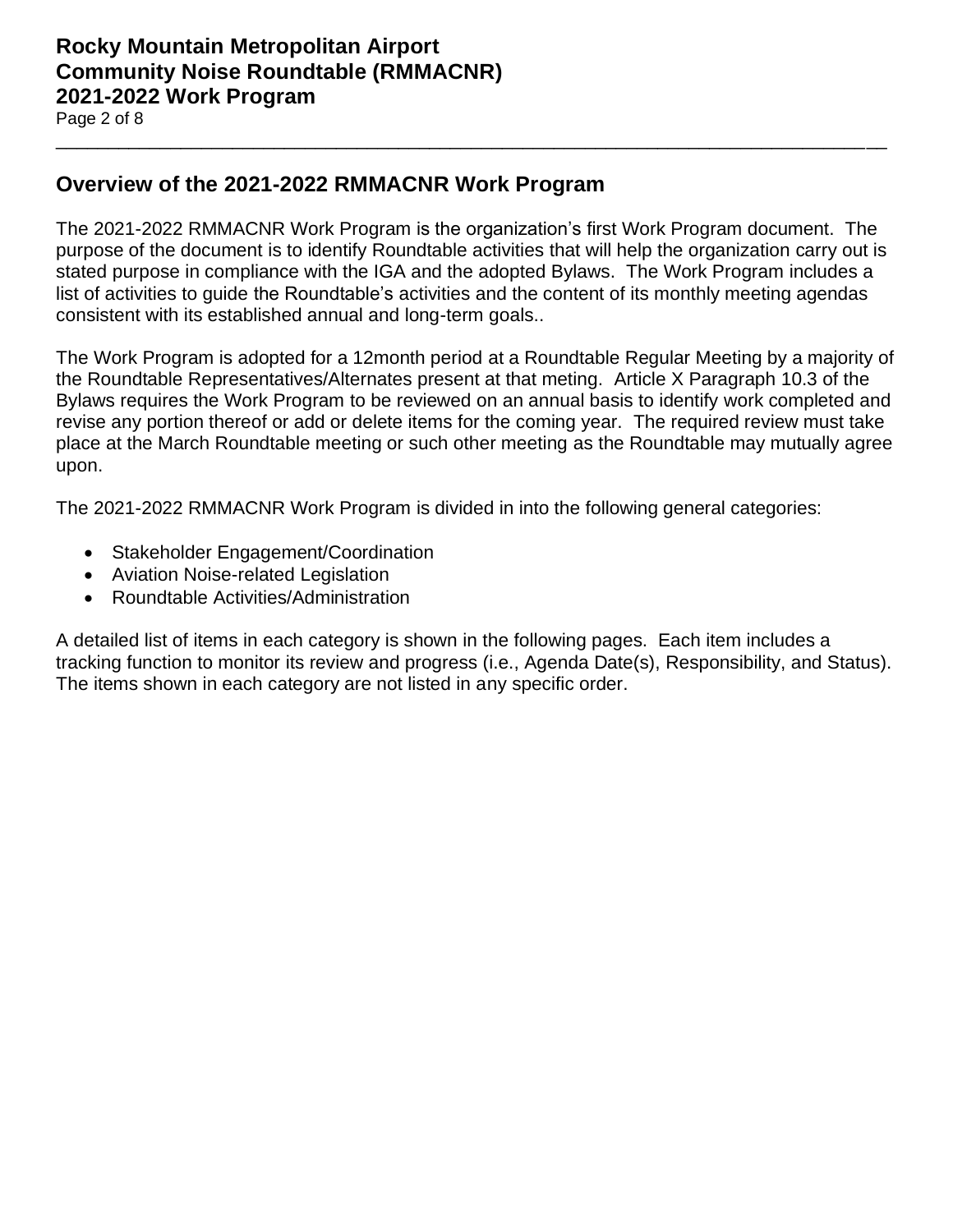Page 3 of 8

## **Work Program Items**

## **Stakeholder Engagement/Coordination**

**SE/C 1. Discussion of the 2019 RMMA Noise Mitigation Study prepared for the Town of Superior and the City of Louisville by ABCx2 consultants and whether to make any formal recommendations to RMMA to consider implementation of those recommendations**

\_\_\_\_\_\_\_\_\_\_\_\_\_\_\_\_\_\_\_\_\_\_\_\_\_\_\_\_\_\_\_\_\_\_\_\_\_\_\_\_\_\_\_\_\_\_\_\_\_\_\_\_\_\_\_\_\_\_\_\_\_\_\_\_\_\_\_\_\_\_\_\_\_\_\_\_\_\_\_\_

- Consideration of the recommendations in the Phase II Strategy Recommendations Summary Report September 2019, in five focus areas:
	- Flight Operations/Procedures/Practices
	- Community Outreach and Engagement
	- Industry Outreach and Engagement
	- Land Use Planning, Zoning, and Development
	- Regional Collaboration and Planning

Agenda Date(s):

Responsibility:

Status:

Notes:

**SE/C 2. Discussion of costs, benefits, and funding for a FAR Part 150 noise study and whether to make any formal recommendations to Jefferson County/RMMA to pursue an FAR Part 150**

Agenda Date(s):

Responsibility:

Status:

Notes:

#### **SE/C 3. Review of local agency land use and development plans**

- Request Roundtable member agencies to present an overview of their land use and development plans to the Roundtable
	- Town of Arvada
	- Boulder County
	- City and County of Broomfield
	- Jefferson County
	- City of Louisville
	- Town of Superior
	- City of Westminster

Agenda Date(s):

Responsibility:

Status: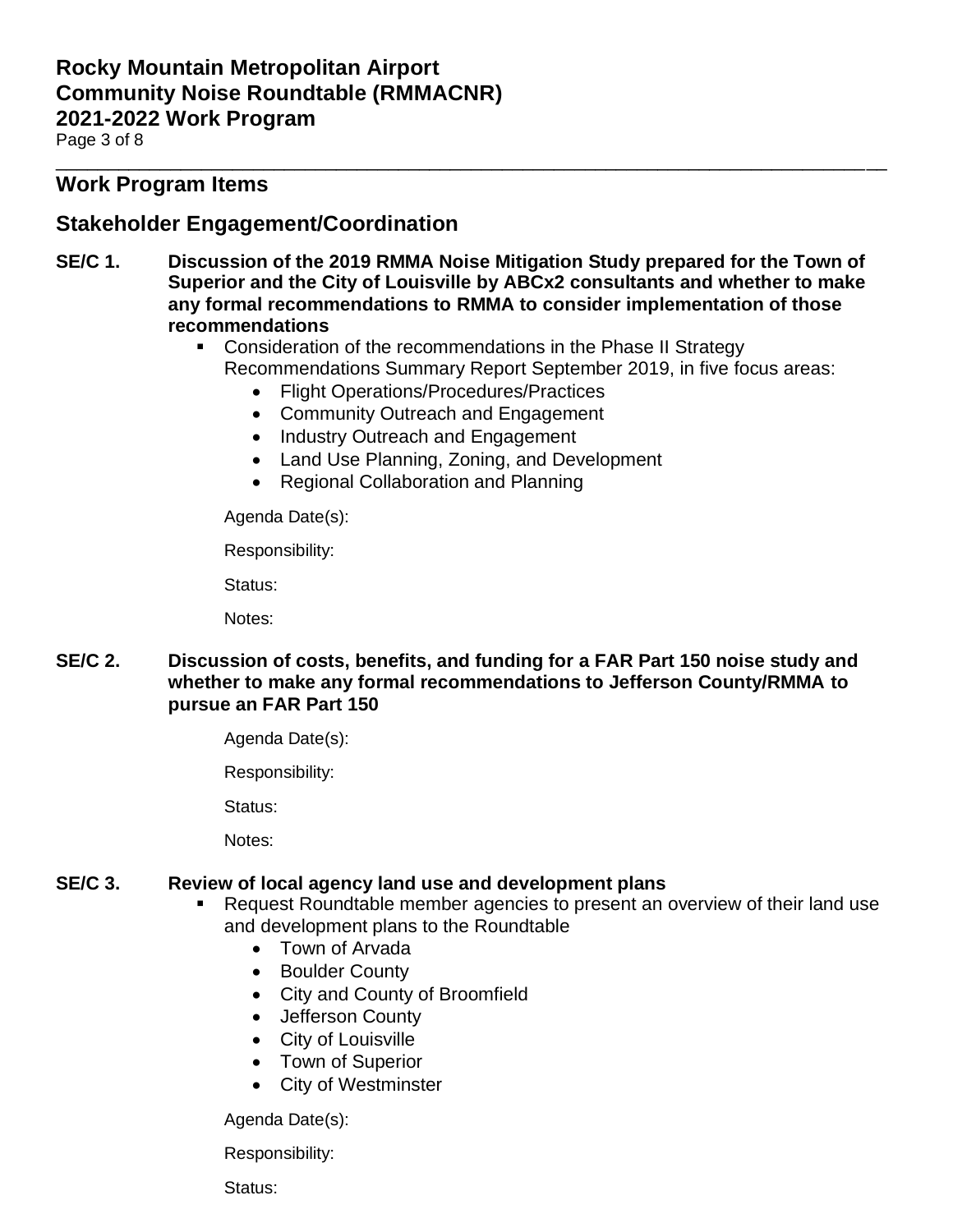Notes:

## **Rocky Mountain Metropolitan Airport Community Noise Roundtable (RMMACNR) 2021-2022 Work Program** Page 4 of 8

\_\_\_\_\_\_\_\_\_\_\_\_\_\_\_\_\_\_\_\_\_\_\_\_\_\_\_\_\_\_\_\_\_\_\_\_\_\_\_\_\_\_\_\_\_\_\_\_\_\_\_\_\_\_\_\_\_\_\_\_\_\_\_\_\_\_\_\_\_\_\_\_\_\_\_\_\_\_\_\_\_\_\_\_\_\_\_\_

## **Work Program Items - continued**

## **Stakeholder Engagement/Coordination - continued**

#### **SE/C 4. Stakeholder engagement re: aircraft noise impacts/operations**

- Continue to engage with all relevant stakeholders, regarding community noise impacts from aircraft operations at RMMA to:
	- Collect relevant data/information
	- Identify potential noise mitigation strategies and actions
	- Build consensus around recommendations for noise reduction measures
	- Seek cooperation from relevant stakeholders to implement effective aircraft noise mitigation measures

Agenda Date(s):

Responsibility:

Status:

Notes:

- Public comment/input at RMMACNR Regular Meetings
	- Continue to provide opportunities for public comment/input at RMMA Regular Meetings
	- Retain public comments/input to help guide Roundtable focus/activities

Agenda Date(s):

Responsibility:

Status:

Notes:

## **SE/C 5. Airport Advisory Board Strategic Business Plan Development Process**

**■** Identify and implement Roundtable role in the Airport Advisory Board Strategic Business Plan development process

Agenda Dates(s):

Responsibility:

Status:

Notes: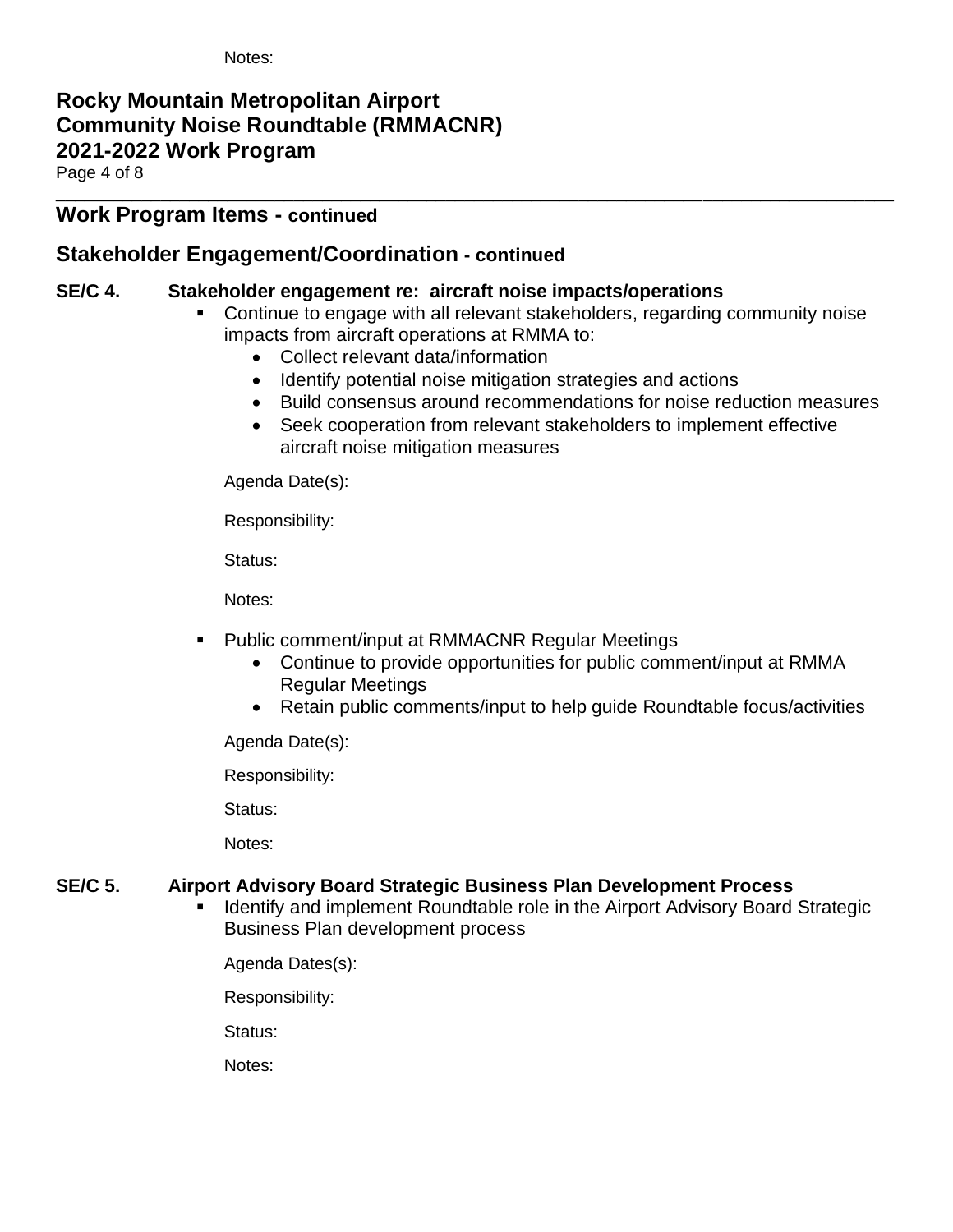## **Rocky Mountain Metropolitan Airport Community Noise Roundtable (RMMACNR) 2021-2022 Work Program**

Page 5 of 8

## **Work Program Items - continued**

## **Stakeholder Engagement/Coordination - continued**

#### **SE/C 5 Airport Advisory Board Strategic Business Plan Development Process-continued**

\_\_\_\_\_\_\_\_\_\_\_\_\_\_\_\_\_\_\_\_\_\_\_\_\_\_\_\_\_\_\_\_\_\_\_\_\_\_\_\_\_\_\_\_\_\_\_\_\_\_\_\_\_\_\_\_\_\_\_\_\_\_\_\_\_\_\_\_\_\_\_\_\_\_\_\_\_\_\_\_\_\_\_\_\_\_\_\_

- Presentation by RMMA consultant, re: Overview of the RMMA Strategic Business Plan development process and draft Plan content
	- Hear presentation at the July 12, 2021 RMMA. Regular Meeting
	- Review/comment on the draft RMMA Strategic Business Plan at the July 12, 2021 Roundtable Regular Meeting and at other opportunities in the Plan development process.

Agenda Date(s):

Responsibility:

Status:

Notes:

#### **SE/C 6. Roundtable Work and Accomplishments**

- Distribute information about the Roundtable's work and its accomplishments to all stakeholder groups, via appropriate platforms:
	- Roundtable website
	- Social media outlets
	- Press releases
	- Annual report
	- Others TBD

Agenda Date(s):

Responsibility:

Status:

Notes:

## **Aviation Noise-related Legislation**

## **ANL 1. State and federal aviation noise legislation**

■ Proactively engage in legislation advocacy to support Roundtable goals to address aviation noise impacts and mitigation actions, especially issues and legislation that affect general aviation aircraft/operations and scheduled commercial services.

Agenda Date(s):

Responsibility:

Status: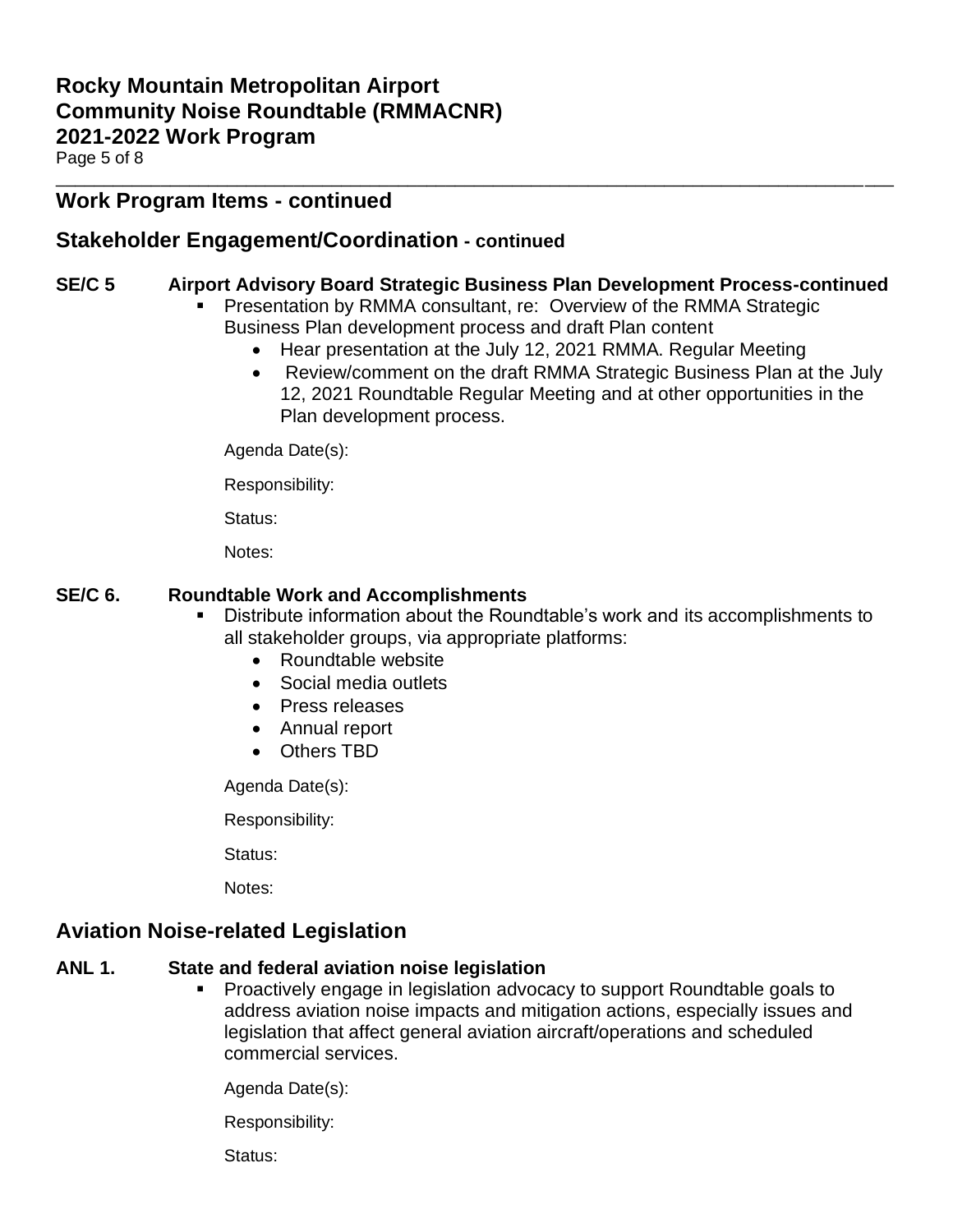Notes:

## **Rocky Mountain Metropolitan Airport Community Noise Roundtable (RMMACNR) 2021-2022 Work Program**

Page 6 of 8 \_\_\_\_\_\_\_\_\_\_\_\_\_\_\_\_\_\_\_\_\_\_\_\_\_\_\_\_\_\_\_\_\_\_\_\_\_\_\_\_\_\_\_\_\_\_\_\_\_\_\_\_\_\_\_\_\_\_\_\_\_\_\_\_\_\_\_\_\_\_\_\_\_\_\_\_\_\_\_\_\_\_\_\_\_\_\_\_

## **Work Program Items - continued**

## **Roundtable Operations/Administration**

#### **RO/A 1. Website**

- Work with Airport staff to update the Roundtable website; include the following:
	- Information about Roundtable work and accomplishments
	- Adopted annual Work Program and annual budget

Agenda Date(s):

Responsibility:

Status:

Notes:

#### **RO/A 2. Annual Work Program**

- Prepare/adopt an annual Roundtable Work Program
	- Identify items that will help the organization carry out its stated purpose in compliance with the IGA and adopted Bylaws
	- Included relevant items that will guide Roundtable operations and the content of its monthly Regular Meetings

Agenda Date(s):

Responsibility:

Status:

Notes:

- Amend Work Program, per Roundtable Bylaws Article X. Paragraph 10.3
	- Add and/or delete items for the coming calendar year

Agenda Date(s):

Responsibility:

Status:

Notes:

#### **RO/A 3. Member Fees/Annual Budget**

■ Set the amount of the annual member dues for the ensuing calendar year no later that July 31 of the current calendar year, per Roundtable Bylaws Article IX Paragraph 9.2

Agenda Date(s):

Responsibility: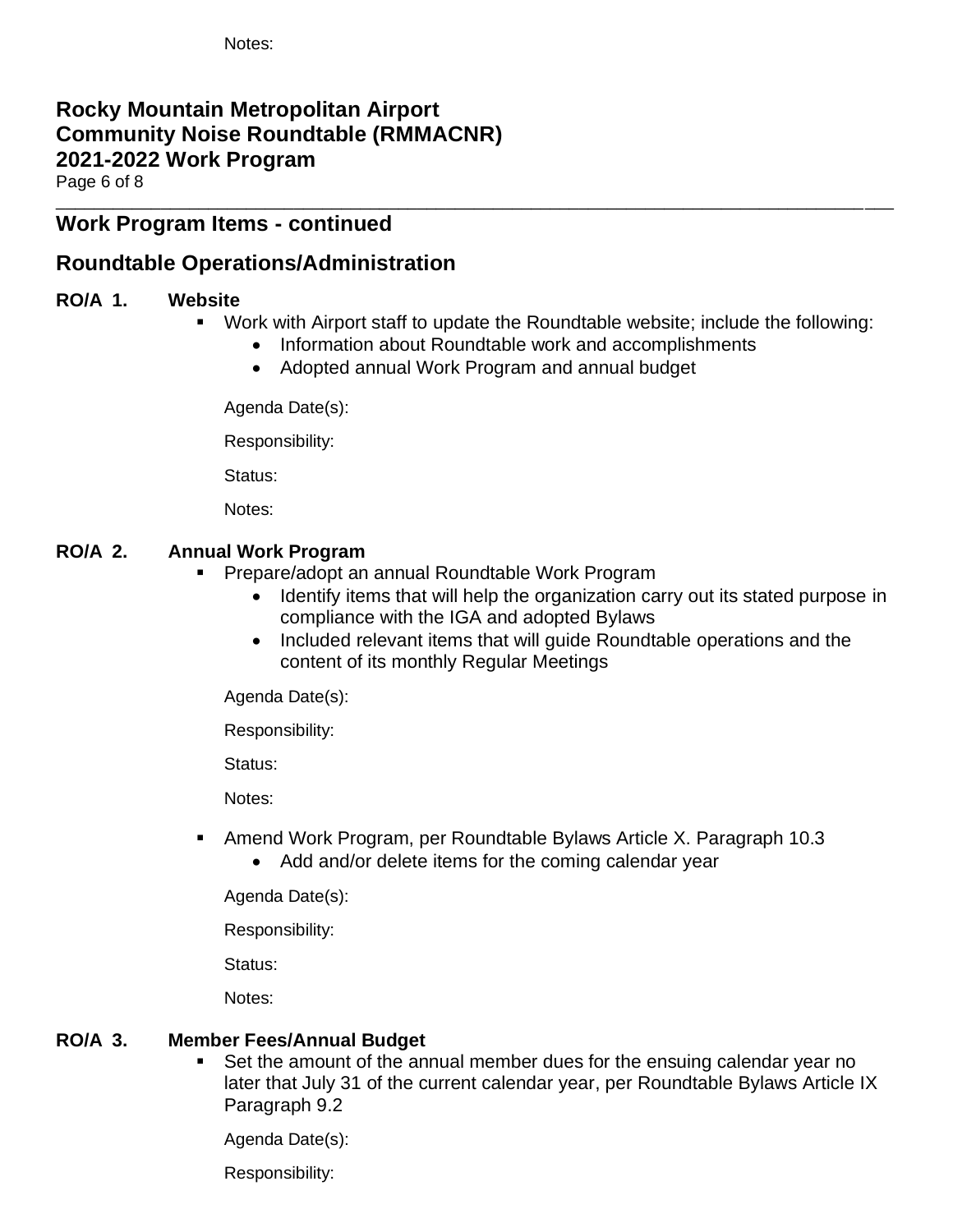#### Status:

Notes:

## **Rocky Mountain Metropolitan Airport Community Noise Roundtable (RMMACNR) 2021-2022 Work Program** Page 7 of 8

## **Work Program Items - continued**

## **Roundtable Operations/Administration - continued**

## **RO/A 3. Member Fees/Annual Budget – continued**

■ Prepare and adopt a Roundtable annual budget starting in October and November but no later than November 30<sup>th</sup>, per Roundtable Bylaws Article IX, Paragraph 9.2

\_\_\_\_\_\_\_\_\_\_\_\_\_\_\_\_\_\_\_\_\_\_\_\_\_\_\_\_\_\_\_\_\_\_\_\_\_\_\_\_\_\_\_\_\_\_\_\_\_\_\_\_\_\_\_\_\_\_\_\_\_\_\_\_\_\_\_\_\_\_\_\_\_\_\_\_\_**\_\_**

Agenda Date(s):

Responsibility:

Status:

Notes:

#### **RO/A 4. Informational Reports/Presentations**

- Hear background report on landing fees:
	- What airports use them; why/purpose?
	- Commercial vs. general aviation airport are there other general aviation airports that use them?
	- Who makes the decision to impose landing fees at an airport; at RMMA: RMMA administration or Jefferson County, as the airport proprietor?
	- Does the FAA have a role in establishing landing fees?
	- How is the amount of the fee determined?
	- How is the fee collected?
	- Invite guest speaker to give report

Agenda Date(s):

Responsibility:

Status:

Notes:

- Hear presentation about activities of other Roundtables
	- Lessons learned
	- Success stories
	- Other relevant information
	- Invite guest speaker to give presentation

Agenda Date(s):

Responsibility:

Status:

Notes: